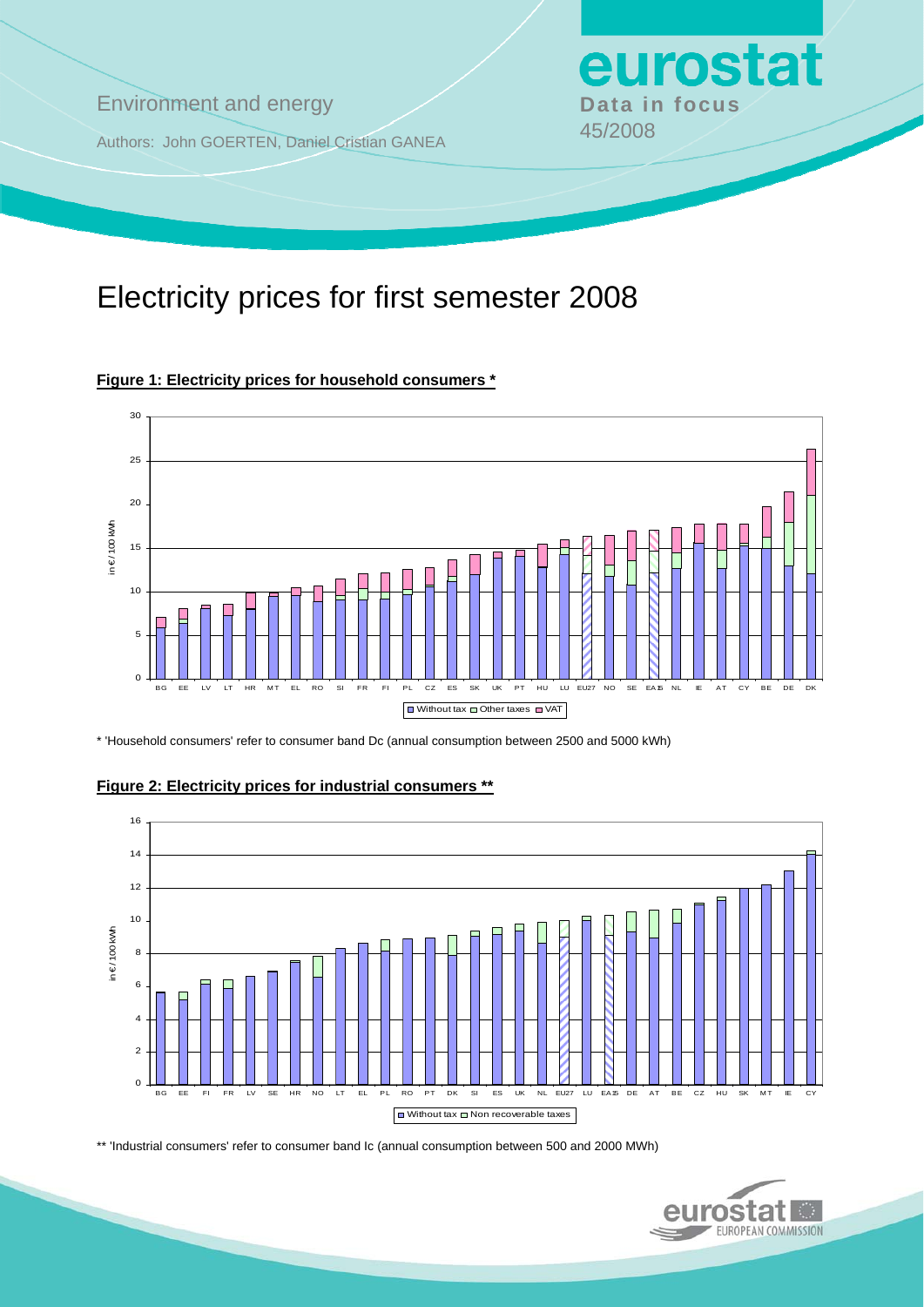Table 1: Electricity prices for household <sup>\*</sup> and industrial <sup>\*\*</sup> consumers (in € per 100 kWh)

|                        | <b>EU27</b>   | <b>EA15</b>    | <b>BE</b>      | BG           | CZ             | DK            | DE             | EE             | ΙE             | -EL           | ES            | <b>FR</b>     |    | СY             | LV           | LT           |
|------------------------|---------------|----------------|----------------|--------------|----------------|---------------|----------------|----------------|----------------|---------------|---------------|---------------|----|----------------|--------------|--------------|
| Households<br>Industry | 16.33<br>9.98 | 17.11<br>10.33 | 19.72<br>10.69 | 7.11<br>5.62 | 12.74<br>11.07 | 26.35<br>9.13 | 21.48<br>10.53 | 8.14<br>5.67   | 17.69<br>13.02 | 10.47<br>8.61 | 13.66<br>9.61 | 12.13<br>6.41 |    | 17.80<br>14.27 | 8.42<br>6.60 | 8.60<br>8.29 |
|                        |               |                |                |              |                |               |                |                |                |               |               |               |    |                |              |              |
|                        | LU            | HU             | MT             | NL           | AT             | PL            | PT             | R <sub>O</sub> | SI             | <b>SK</b>     | FI            | <b>SE</b>     | UK | HR             | NO.          |              |

### **Table 2: Electricity prices for household \* and industrial \*\* consumers (in national currency per 100 kWh for non-euroarea countries)**

|            | BG    | UZ     | DK     | EE     |      |       | ΗU      | PL    | R <sub>O</sub> | SK     | SE     | UK    | ΗR    | NO     |
|------------|-------|--------|--------|--------|------|-------|---------|-------|----------------|--------|--------|-------|-------|--------|
| Households | 13.90 | 321.00 | 196.47 | 127.40 | 5.88 | 29.70 | 3928.00 | 43.94 | 38.95          | 458.00 | 159.20 | 11.30 | 72.00 | 130.30 |
| Industry   | 11.00 | 279.00 | 68.08  | 88.70  | 4.61 | 28.62 | 2902.00 | 30.76 | 32.53          | 386.00 | 65.00  | 7.57  | 55.00 | 62.30  |

**Share of taxes for industrial\*\* consumers :** 

### **Table 3: Share of taxes paid by end-users**

|  |  | Share of taxes for household* consumers : |
|--|--|-------------------------------------------|
|  |  |                                           |

|           | <b>Basic</b><br>price | <b>Other taxes</b><br>(excl. V.A.T) | V.A.T | <b>All Taxes</b> |                        | <b>Basic</b><br>price | Non recoverable<br>taxes  | Non recoverable<br>taxes |
|-----------|-----------------------|-------------------------------------|-------|------------------|------------------------|-----------------------|---------------------------|--------------------------|
|           |                       | in $\epsilon$ per 100 kWh           |       | in %             |                        |                       | in $\epsilon$ per 100 kWh | in %                     |
| UK        | 13.94                 | 0.00                                | 0.64  | 4.4              | $\overline{\text{LV}}$ | 6.60                  | 0.00                      | 0.0                      |
| <b>PT</b> | 14.10                 | 0.00                                | 0.70  | 4.7              | LT                     | 8.29                  | 0.00                      | 0.0                      |
| LV        | 8.02                  | 0.00                                | 0.40  | 4.8              | EL.                    | 8.61                  | 0.00                      | 0.0                      |
| MT        | 9.45                  | 0.00                                | 0.48  | 4.8              | <b>RO</b>              | 8.86                  | 0.00                      | 0.0                      |
| EL.       | 9.57                  | 0.03                                | 0.87  | 8.6              | <b>SK</b>              | 11.97                 | 0.00                      | 0.0                      |
| LU        | 14.21                 | 0.80                                | 0.90  | 10.7             | MT                     | 12.21                 | 0.00                      | 0.0                      |
| ΙE        | 15.59                 | 0.00                                | 2.10  | 11.9             | ΙE                     | 13.02                 | 0.00                      | 0.0                      |
| CY        | 15.28                 | 0.22                                | 2.30  | 14.2             | PT                     | 8.95                  | 0.00                      | 0.0                      |
| <b>LT</b> | 7.29                  | 0.00                                | 1.31  | 15.2             | <b>SE</b>              | 6.88                  | 0.05                      | 0.7                      |
| SK        | 11.94                 | 0.00                                | 2.27  | 16.0             | <b>BG</b>              | 5.57                  | 0.05                      | 0.9                      |
| <b>RO</b> | 8.85                  | 0.00                                | 1.76  | 16.6             | CZ                     | 10.95                 | 0.12                      | 1.1                      |
| BG        | 5.93                  | 0.00                                | 1.18  | 16.6             | <b>CY</b>              | 14.05                 | 0.22                      | 1.5                      |
| CZ        | 10.60                 | 0.12                                | 2.02  | 16.8             | <b>HR</b>              | 7.43                  | 0.13                      | 1.7                      |
| HU        | 12.77                 | 0.13                                | 2.58  | 17.5             | HU                     | 11.24                 | 0.20                      | 1.7                      |
| <b>ES</b> | 11.24                 | 0.58                                | 1.84  | 17.7             | SI                     | 9.04                  | 0.28                      | 3.0                      |
| HR.       | 7.98                  | 0.14                                | 1.78  | 19.4             | LU                     | 9.99                  | 0.32                      | 3.1                      |
| SI        | 9.11                  | 0.45                                | 1.91  | 20.6             | FL.                    | 6.14                  | 0.26                      | 4.1                      |
| EE        | 6.39                  | 0.52                                | 1.23  | 21.5             | UK                     | 9.37                  | 0.40                      | 4.1                      |
| <b>PL</b> | 9.65                  | 0.67                                | 2.27  | 23.4             | ES                     | 9.15                  | 0.46                      | 4.8                      |
| <b>BE</b> | 15.00                 | 1.30                                | 3.42  | 23.9             | BE                     | 9.88                  | 0.81                      | 7.6                      |
| <b>FR</b> | 9.14                  | 1.25                                | 1.74  | 24.6             | <b>PL</b>              | 8.14                  | 0.67                      | 7.6                      |
| FI.       | 9.15                  | 0.88                                | 2.20  | 25.2             | <b>FR</b>              | 5.90                  | 0.51                      | 8.0                      |
| NL        | 12.70                 | 1.80                                | 2.80  | 26.6             | EE                     | 5.14                  | 0.53                      | 9.3                      |
| <b>NO</b> | 11.79                 | 1.32                                | 3.28  | 28.1             | DE                     | 9.29                  | 1.24                      | 11.8                     |
| AT        | 12.71                 | 2.12                                | 2.96  | 28.6             | <b>NL</b>              | 8.60                  | 1.30                      | 13.1                     |
| <b>SE</b> | 10.85                 | 2.74                                | 3.39  | 36.1             | DK                     | 7.85                  | 1.28                      | 14.0                     |
| DE        | 12.99                 | 5.01                                | 3.48  | 39.5             | AT                     | 8.97                  | 1.67                      | 15.7                     |
| <b>DK</b> | 12.03                 | 9.05                                | 5.27  | 54.3             | <b>NO</b>              | 6.52                  | 1.32                      | 16.8                     |
| IT        |                       |                                     |       |                  | IT                     |                       |                           |                          |

#### \* 'Household consumers' refer to consumer band Dc (annual consumption between 2500 and 5000 kWh) and the prices include all taxes

\*\* 'Industrial consumers' refer to consumer band Ic (annual consumption between 500 and 2000 MWh) and the prices exclude recoverable taxes and V.A.T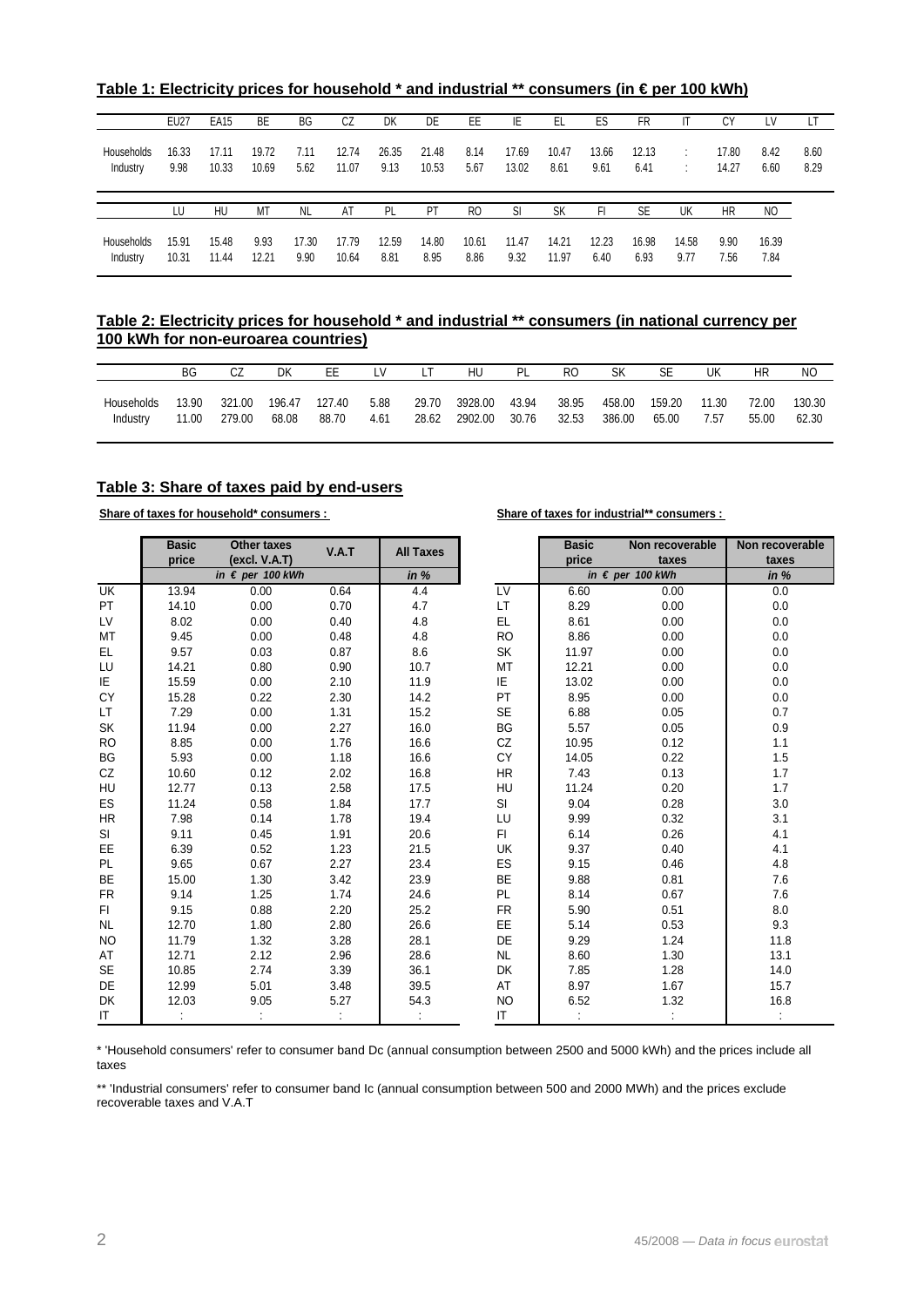### **Figure 3: Electricity prices in purchasing power standards (PPS) for household \* consumers (all taxes included)**



### **Table 4: Electricity prices in purchasing power standards (PPS) for household \* consumers (all taxes included)**

|            | <b>BE</b> | ΒG    | CZ    | DK    | DE    | EE        | IE.   | EL    | ES    | <b>FR</b> | IT        | СY    | LV        |       | LU    |
|------------|-----------|-------|-------|-------|-------|-----------|-------|-------|-------|-----------|-----------|-------|-----------|-------|-------|
| Households | 18.19     | 16.39 | 18.48 | 18.77 | 20.24 | 11.61     | 15.22 | 12.05 | 15.12 | 11.05     | ÷         | 20.08 | 12.10     | 14.02 | 14.53 |
|            |           |       |       |       |       |           |       |       |       |           |           |       |           |       |       |
|            | HU        | МT    | NL    | AT    | PL    | <b>PT</b> | RO    | SI    | SK    | -FL       | <b>SE</b> | UK    | <b>HR</b> | NO.   |       |

\* 'Household consumers' refer to consumer band Dc (annual consumption between 2500 and 5000 kWh)

# **Comments**

All price data for the Netherlands are provisional.

No price data for Italy.

#### EU averages:

**EU-27** = weighted average for the following 27 countries: Belgium (BE), Bulgaria (BG), Czech Republic (CZ), Denmark (DK), Germany (DE), Estonia (EE), Ireland (IE), Greece (EL), Spain (ES), France (FR), Italy (IT), Cyprus (CY), Latvia (LV), Lithuania (LT), Luxembourg (LU), Hungary (HU), Malta (MT), Netherlands (NL), Austria (AT), Poland (PL), Portugal (PT), Romania (RO), Slovenia (SI), Slovakia (SK), Finland (FI), Sweden (SE) and the United Kingdom (UK);

**EA-15** = weighted average for EuroArea countries: Belgium, Germany, Ireland, Greece, Spain, France, Italy, Cyprus, Luxembourg, Malta, Netherlands, Austria, Portugal, Slovenia and Finland.

#### Exchange rates:

Prices for the standard consumers are given in national currencies, PPS (Purchasing Power Standard, annual estimated value) and in euro (average exchange rate first semester 2008).